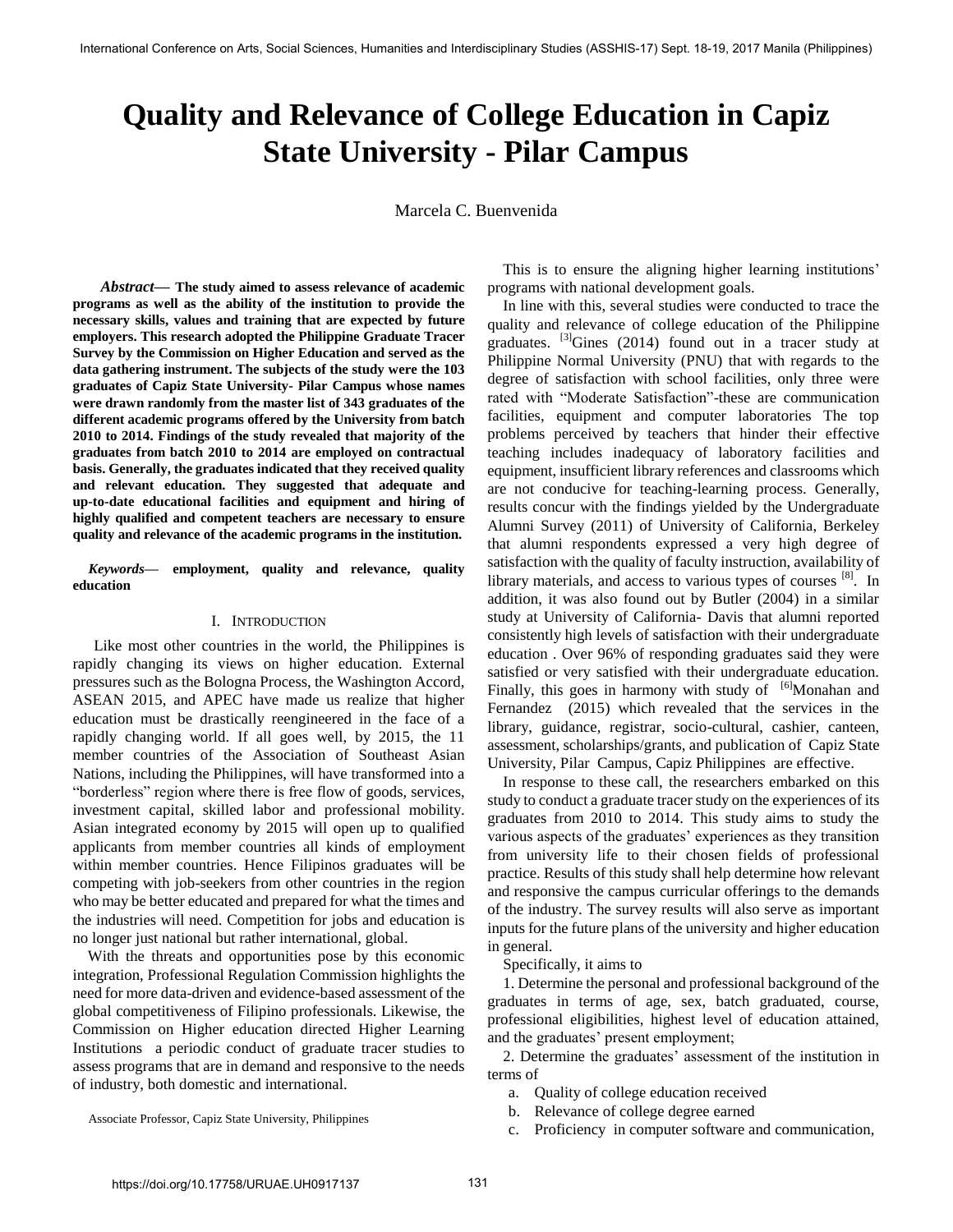d. Relevance of college activities

e. Satisfaction to the college course taken; and

3. Determine strategies to improve the quality of education of the institution.

## II. METHODOLOGY

The survey was conducted from June 2014 – July 2015. The respondents of the study were the graduates of CapSU- Pilar from batches 2010 to 2014. Based on record a total 343 students graduated for the last five years. Seventeen (17) from Bachelor of Science in Social Work, 72 from Bachelor of Science in Management, 87 from Bachelor in Elementary Education, 106 from Bachelor Science in Hotel and Restaurant Management, 33 from Bachelor of Science in Business Administration and 28 from Bachelor of Science n Information Technology. Convenience sampling was used to determine the respondents. A total of 103 participated in the survey. This figure represents 33% of the total population of graduates of the campus for the period covered in the survey. The content of survey questionnaire was adapted from the Philippine Graduate Tracer Survey 2012. Frequency, percentage, ranking, mean, t-test and analysis of variance were employed to interpret the data using SPSS.

#### III. FINDINGS

#### *Quality of College Education Experienced by Graduates*

Fifteen indicators were used in this regard to gauge aspects relating to quality of the college education experienced by graduates.

Overall, graduates rated the quality of their college education in Capiz State University Pilar Campus as "above average" (3.58). This implies that the quality of education received by graduates meets and often exceeds their expectations. This further implies that respondents, in general, acknowledged the positive contribution of their college education to their personal development.

The mean scores obtained ranging from 3.94 to 3.42 indicated that 10 out of 15 indicators included in this survey were rated by graduates "above average". These include provision of work placements and other work experiences such as OJT, internships, practicum (3.94); participation in research projects (3.87); quality of instruction (3.86); extracurricular activities (3.80); opportunity for faculty consultation beyond class hours (3.79); curriculum of degree program (3.78); opportunity for extension or community activities (3.76); grading system (3.67); availability of scholarship/financial assistance; and variety of courses offered (3.42). It means that the quality school related factors such as students' services and development, curriculum, instruction, faculty, administration and supervision were found to be very relevant and often exceeds the expectations of the graduates. This result was found t be relevant to the study of  $\frac{11}{2}$ Arboleda et al (2012) among 50 BS BS Hotel and Restaurant Management Graduates of Capiz State University Pilar Campus from 2009 to 2011. Results of the study revealed that the graduate were satisfied on the skills they learned from the institution.

On the other hand, 5 out of 15 indicators obtained mean scores ranging from 3.40 to were rated by graduates as "average". These include student participation in the formulation of school policies (3.40); supply of teaching materials (3.39); library collection and facilities (3.23); technical equipment (3.22); and computer/internet facilities (3.04).

It can be concluded that the university just meet the expectation however it cannot be denied that the services on these area were perceived to be not delivered fully well to the graduates when they were still in the university. It can be noted that all of these except for one (student participation in the formulation of school policies) were dependent on budgetary of financial resources of the university. It is fact that the availability and adequacy of up-to-date and hi-tech physical plant and facilities, including equipment, laboratories, and educational supplies and materials relies solely on funds that can be generated internally and externally by the university. Hence, the administration needs to allot extra ordinary effort on its financial management so as to provide the needed services to students.

TABLE 1. MEAN SCORES OBTAINED IN TERMS OF THE QUALITY OF COLLEGE EDUCATION EXPERIENCED BY GRADUATES.

| Areas                                                          | Mea<br>n | <b>Adjectival</b><br>Rating |
|----------------------------------------------------------------|----------|-----------------------------|
| Provision of work placements and other                         |          |                             |
| work experiences (OJT, internships,                            | 3.94     | Above average               |
| practicum)                                                     |          |                             |
| Participation in research projects                             | 3.87     | Above Average               |
| <b>Quality of Instruction</b>                                  | 3.86     | Above average               |
| Extracurricular activities                                     | 3.80     | Above average               |
| Opportunity for faculty consultation<br>beyond class hours     | 3.79     | Above average               |
| Curriculum of degree program                                   | 3.78     | Above average               |
| Opportunity for extension or community<br>activities           | 3.76     | Above average               |
| Grading system                                                 | 3.67     | Above average               |
| Availability of scholarship/financial<br>assistance            | 3.60     | Above average               |
| Variety of courses offered                                     | 3.42     | Above average               |
| Student participation in the formulation<br>of school policies | 3.40     | Average                     |
| Supply of teaching materials                                   | 3.39     | Average                     |
| Library collection and facilities                              | 3.23     | Average                     |
| Technical equipment                                            | 3.22     | Average                     |
| Computer/internet facilities                                   | 3.04     | Average                     |
| <b>OVERALL</b>                                                 | 3.58     | Above average               |

# *Quality and Relevance of College Degree in terms of developing Knowledge, Skills, and Competencies of the Graduates*

Graduates also assessed the how well their college degree helped them to learn, develop, and apply the knowledge, skills, and competencies for their life after graduation.

Sixteen indicators were used to assess this context. Generally, the graduates acknowledged the positive contribution of their college degree to their personal development. The overall mean of 3.91 indicated that their college education helped them to be well prepared meet challenges and demands after graduation.

Notably, all indicators included obtained mean scores ranging from 4.07 to 3.52 with equivalent adjectival rating of "very well" which means that their college degree was found to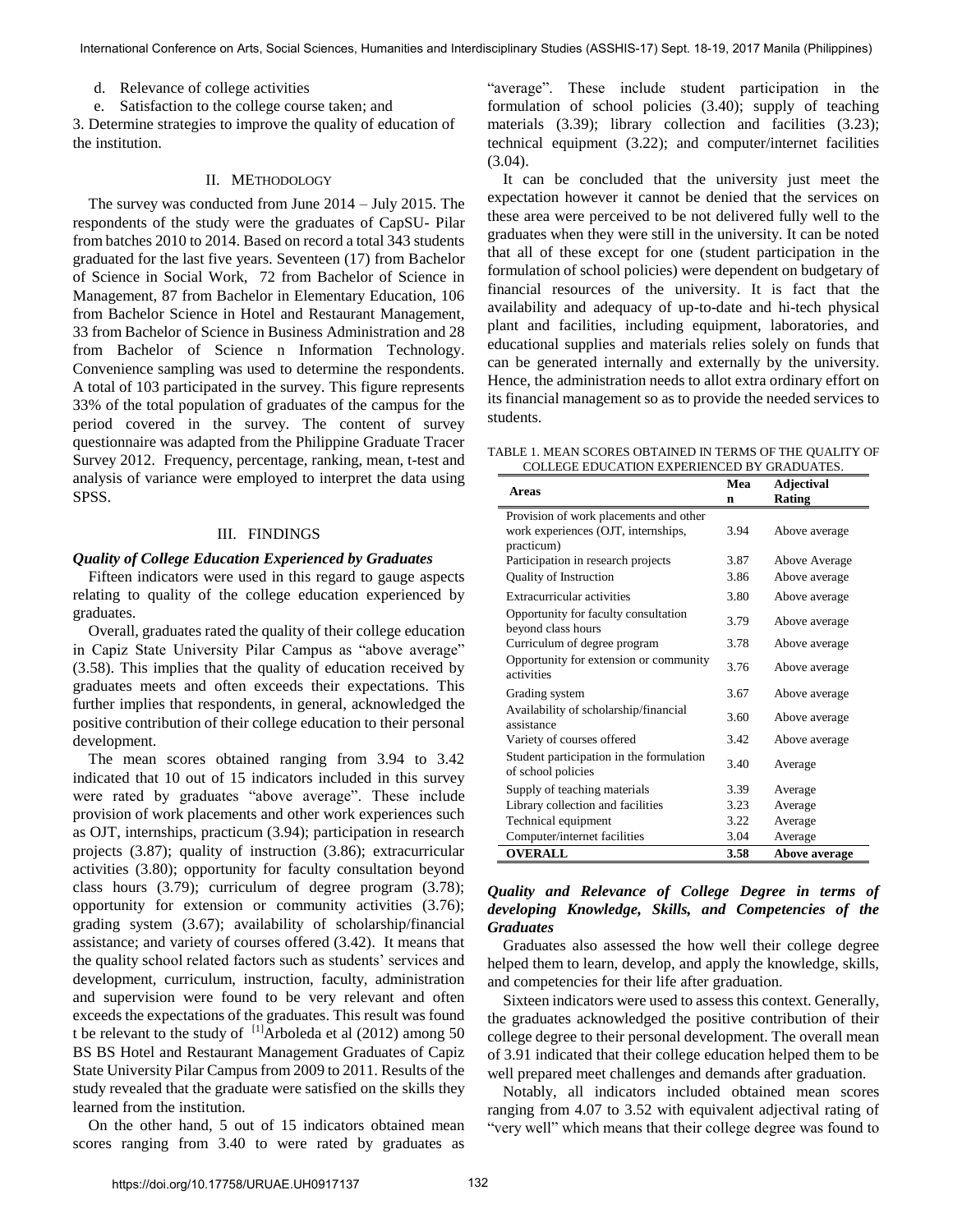be very relevant and prepared them well in applying the knowledge they learn, developed their skills and competencies which is necessary for their life after graduation.

Indicators included are the as follows: show independence and initiative in identifying solving problems (4.07); act responsibly with the interests of the larger community in mind (4.05); work well with others irrespective of age, gender, race, religion or political persuasion (4.02); contribute to learning at the knowledge (4.00); adapt to varied roles, job responsibilities, schedules and context (3.98); demonstrate initiative to advance skill levels toward a professional level (3.98); field-specific knowledge of methods and laws/regulations (3.96); field-specific and cross-disciplinary theoretical knowledge (3.95); assume shared responsibility for collaborative work and value individual contributions in team efforts (3.95); apply a range of strategies to problem solving (3.94), articulate thoughts and ideas effectively using oral, and non-verbal communication skills (3.94); use information accurately and creatively to solve problems or issues (3.89); reflect critically on learning experiences and processes (3.87); interpret information and draw conclusions using analytical skills (3.84), use technology as a tool for research, organization, management, evaluation and communication (3.60) ; and possess a range of IT skills  $(3.52)$ .

TABLE II. MEANS SCORES OBTAINED ON RESPONDENTS' ASSESSMENT ON HOW WELL THEIR COLLEGE DEGREE HELPED THEM PREPARE FOR LIFE AFTER GRADUATION.

| <b>Knowledge/Skills/Competencies</b>                                                    | Mean | <b>Adjectival</b><br>Rating |
|-----------------------------------------------------------------------------------------|------|-----------------------------|
| Show independence and initiative in                                                     |      |                             |
| identifying solving problems                                                            | 4.07 | Very well                   |
| Act responsibly with the interests of the larger                                        |      |                             |
| community in mind                                                                       | 4.05 | Very well                   |
| Work well with others irrespective of age,                                              |      |                             |
| gender, race, religion or political persuasion                                          | 4.00 | Very well                   |
| Contribute to learning at the workplace<br>Adapt to varied roles, job responsibilities, | 4.00 | Very well                   |
| schedules and context                                                                   | 3.98 | Very well                   |
| Demonstrate initiative to advance skill levels                                          |      |                             |
| toward a professional level                                                             | 3.98 | Very well                   |
| Field-specific knowledge of methods and                                                 |      |                             |
| laws/regulations                                                                        | 3.96 | Very well                   |
| Field-specific and cross-disciplinary theoretical                                       |      |                             |
| knowledge                                                                               | 3.95 | Very well                   |
| Assume shared responsibility for collaborative                                          |      |                             |
| work and value individual contributions in                                              |      |                             |
| team efforts                                                                            | 3.95 | Very well                   |
| Apply a range of strategies to problem solving                                          | 3.94 | Very well                   |
| Articulate thoughts and ideas effectively using                                         |      |                             |
| oral, and non-verbal communication skills                                               | 3.94 | Very well                   |
| Use information accurately and creatively to                                            |      |                             |
| solve problems or issues                                                                | 3.89 | Very well                   |
| Reflect critically on learning experiences and                                          |      |                             |
| processes                                                                               | 3.87 | Very well                   |
| Interpret information and draw conclusions                                              |      |                             |
| using analytical skills                                                                 | 3.84 | Very well                   |
| Use technology as a tool for research,<br>organization, management, evaluation and      |      |                             |
| communication                                                                           | 3.60 | Very well                   |
|                                                                                         |      |                             |
| Possess a range of IT skills                                                            | 3.52 | Very well                   |
| <b>OVERALL</b>                                                                          | 3.91 | Very well                   |

*Graduates' Skills in Computer Software*

The respondents were asked to rate their ability to use computer software at the time they graduated from college compared to the present. They were assessed on the basis of four indicators relating to the computer software skills.

Results showed that graduates rated their skill in computer software as "good" upon graduation in word processing (3.30), use of spreadsheet (3.27), subject/profession-related software (2.84), and in database creation or management (2.72). However, they rated themselves "fair" in terms of their ability in programming languages (2.57).

At present, significant improvement were apparent in terms of their skills in programming languages (3.56) and in word processing (3.44). They claimed that they were now very good on use of this computer software. Similarly, a significant increase on their skills in terms of database creation or management (2.94) and use of spreadsheet (3.03) were claimed by graduates. However, the increase recorded in terms of their skill on the use of profession-related software was found to be not significant. Hence, the skill upon graduation compare to the present is still the same.

 This means that graduates were still accumulating knowledge and skills out of experiences they encountered after graduation. This proves that experiential learning is an effective tool for life. In fact,  $[5]$ Manowaluilou (2008) stated that information technology skills were being viewed as one of necessity and required skills for all employees of the new era .Personal computer applications, such as word processing, and spreadsheets were gaining popularity in education and businesses. In addition, Adams (2014) confirmed that proficiency with computer software programs is one of the 10 skills employers say they seek from graduates.

TABLE III. COMPARISON OF THE COMPUTER SOFTWARE SKILLS OF GRADUATES UPON GRADUATION AND AT PRESENT.

| <b>Computer Software</b><br>Skill       | Upon<br><b>Graduation</b><br>Mean | At<br><b>Present</b><br>Mean | $t-$<br>value | $p-$<br>value |
|-----------------------------------------|-----------------------------------|------------------------------|---------------|---------------|
| Word processing                         | 3.3                               | 3.44                         | $-3$          | $0.004*$      |
| Programming<br>languages                | 2.57                              | 3.56                         | $-8.9$        | $0.000*$      |
| Use of spreadsheet                      | 3.27                              | 3.03                         | 2.4           | $0.019*$      |
| Database creation or<br>management      | 2.72                              | 2.94                         | $-3$          | $0.003*$      |
| Subject/profession-re<br>lated software | 2.84                              | 3.11                         | $-1.9$        | 0.063         |

⃰ *significant* 

*\*\* non significant* 

### *Graduates' Communication Proficiency*

The communication proficiency of graduates was assessed on the basis of comparing four indicators which include their proficiency in speaking and in writing English and Filipino languages upon graduation in college and at present.

Upon graduating to college, the graduates rated themselves "good" in speaking  $(3.37 \text{ and } 3.34)$  and writing  $(3.35 \text{ and } 3.33)$ in both Filipino and English.

Results indicated that the slight increase on the means obtained (3.42 and 3.39; 3.39 and 3.36 respectively) at present is not significant. Hence, their proficiency upon graduation is still the same at present.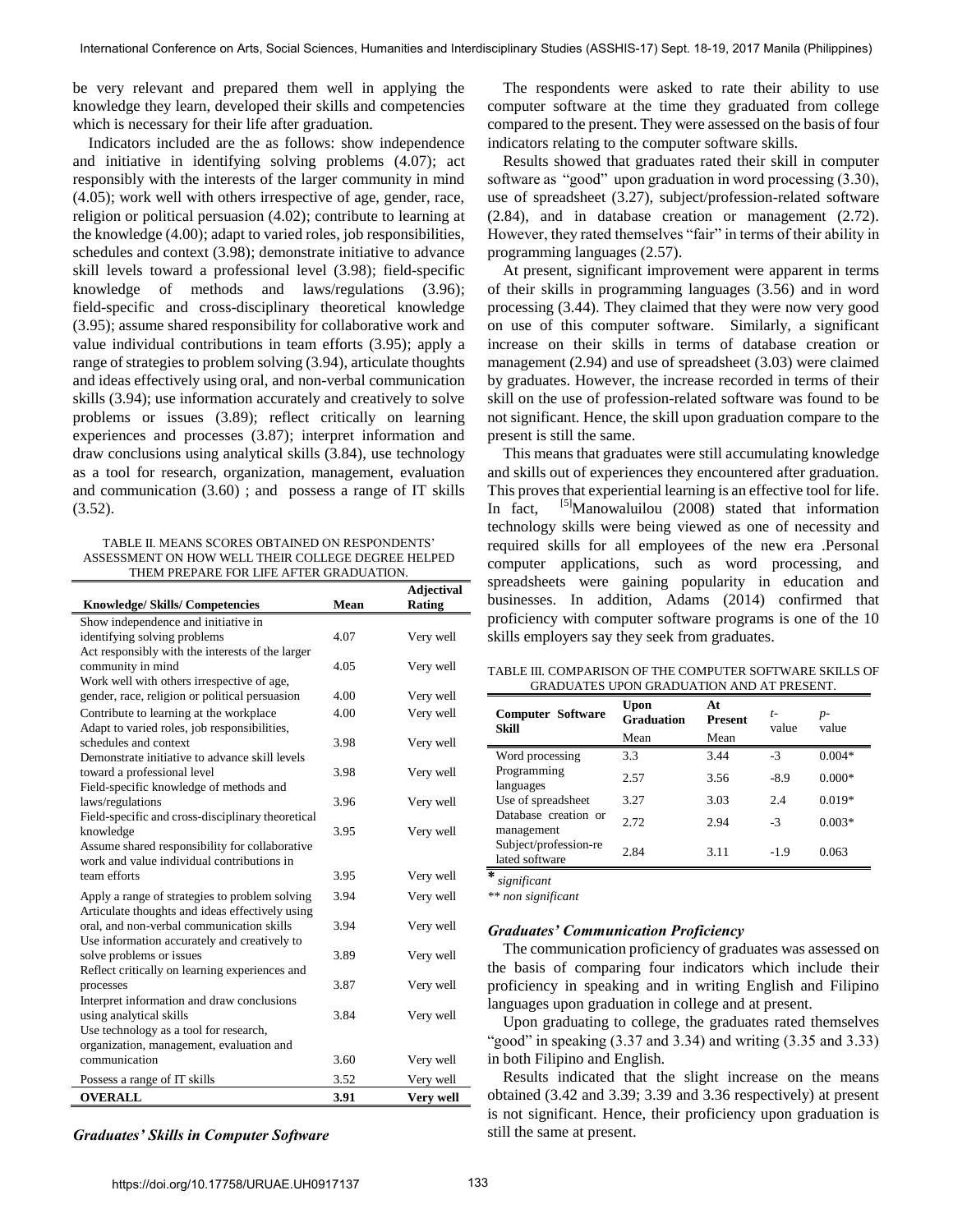Indeed, it cannot be denied that proficient communication is a skill that every graduate must possess in order to land a decent job. In fact according to Sto. Tomas (2005), a mini-survey of 50 employers who used the PhilJobnet for their hiring requirements showed that one of the reasons why despite of the preliminary matches between a jobseeker and a potential job, most applicants did not get the job due to poor communication skills. Hence, the ability to communicate effectively and efficiently is a must have attribute, for according to the People Management Association of the Philippines (PMAP) in 2012, four of ten fresh graduates and young jobseekers are not hired because they lack three key qualities—critical thinking, initiative, and effective communication skills.

TABLE IV. COMPARISON OF THE COMMUNICATION PROFICIENCY OF GRADUATES UPON GRADUATION AND AT PRESENT.

| <b>Communication</b><br>Skills | Upon<br>Graduation | At<br>Present | $t$ -value | $p$ -value |
|--------------------------------|--------------------|---------------|------------|------------|
|                                | Mean               | Mean          |            |            |
| Spoken Filipino                | 3.37               | 3.42          | $-1.2$     | $0.253**$  |
| Written Filipino               | 3.35               | 3.39          | -1         | $0.32**$   |
| Spoken English                 | 3.34               | 3.39          | $-1.3$     | $0.198**$  |
| Written English                | 3.33               | 3.36          | $-0.8$     | $0.441**$  |

*\* significant* 

*\*\* non significant* 

# *Quality and Relevance of the Activities in College to Life After Graduation*

As to the preparation of the College/University on the lives of the respondents after graduation, six indicators were used to gauge this aspect.

 Results showed that two of the activities obtained a mean of 4.32 and 4.21 and were rated with "excellent." These are report and thesis-writing and OJT and internships respectively. Activities such as group or team activities, regular class attendance, projects and problem-based learning scenarios and study visits obtained mean scores of 4.19, 4.14, 4.07 and 3.94 were rated "above average". Generally, the college/university obtained an above average rating in terms of preparing the students to life after graduation.

Results was found to be relevant with the findings of Mercado (2010) in a tracer study involving the graduates of Manuel S. Enverga University Foundation which revealed that a great number of the respondents claimed that the training they received in the undergraduate program was very much and much related to the tasks they perform in their current employment. Macatangay (2013) likewise found out in tracer study of BSCS Graduates of Lyceum of the Philippines University that the respondents agreed that the services and activities being offered by community extension, linkages and research were very relevant to their job placement. The respondents agreed that the services and activities being offered by community extension, linkages and research were very relevant to the job placement of the respondents . Moreover, her study revealed that linkages with other institutions and OJT really help the students to grow professionally and helped them be exposed with the real world specifically in the conduct of their On-the-Job training. Same is true with the development of research activities and community extension services. It helps them be aware of extending their efforts and services to the community.

TABLE V. ACTIVITIES IN COLLEGE IN PREPARATION TO LIFE AFTER GRADUATION.

| <b>Activities</b>                                | Mean | <b>Adjectival</b><br>Rating |
|--------------------------------------------------|------|-----------------------------|
| Regular class attendance                         | 4.14 | Above average               |
| Projects and problem-based learning<br>scenarios | 4.07 | Above average               |
| OJT and internships                              | 4.21 | Excellent                   |
| Report and thesis-writing                        | 4.32 | Excellent                   |
| Study visits                                     | 3.94 | Above average               |
| Group or team activities                         | 4.19 | Above average               |
| <b>OVERALL</b>                                   | 4.15 | Above average               |

# *Quality and Relevance of College degree to Future Employment*

Graduates were asked to rate on how well did their college studies helped them for their future employment

When it comes to the efficacy of the college studies to the respondents, the result yielded the highest mean scores of 4.36 and 4.24 interpreted as "Excellent" in terms of personality development and getting a job. Long-term career prospects on the other hand obtained a mean score of 4.14 and was interpreted "Above average".

In general, the graduates rated their college studies a rating of excellent in terms of helping them prepare for their future employment.

This suggests that the respondents highly regard and appreciate their college education for according to a New York Federal Reserve [study](http://www.newyorkfed.org/research/current_issues/ci20-3.html) (2014), despite the recent struggles of college graduates, investing in a college degree may be more important than ever before because those who fail to do so are falling further and further behind. Students who gain a college education often have higher lifetime earnings and experience a variety of other benefits, including a better quality of life. People who lack educational degrees are more likely to be limited to basic jobs in service, manufacturing and construction industries. While employees with a high school education may secure jobs with good benefits, college graduates typically fare better, entering higher-level careers with greater salaries. They are also more likely to receive promotions, earn raises and develop reasoning and communication skills that can be applied to their jobs.

TABLE VI. QUALITY AND RELEVANCE OF COLLEGE DEGREE TO FUTURE EMPLOYMENT

| Area                       | Mean | <b>Adjectival</b><br>Rating |
|----------------------------|------|-----------------------------|
| Getting a job              | 4.24 | Excellent                   |
| Long-term career prospects | 4.14 | Above average               |
| Personality development    | 4.36 | Excellent                   |
| <b>OVERALL</b>             | 4.25 | <b>Excellent</b>            |

*Viability of the Program and University to the Graduates*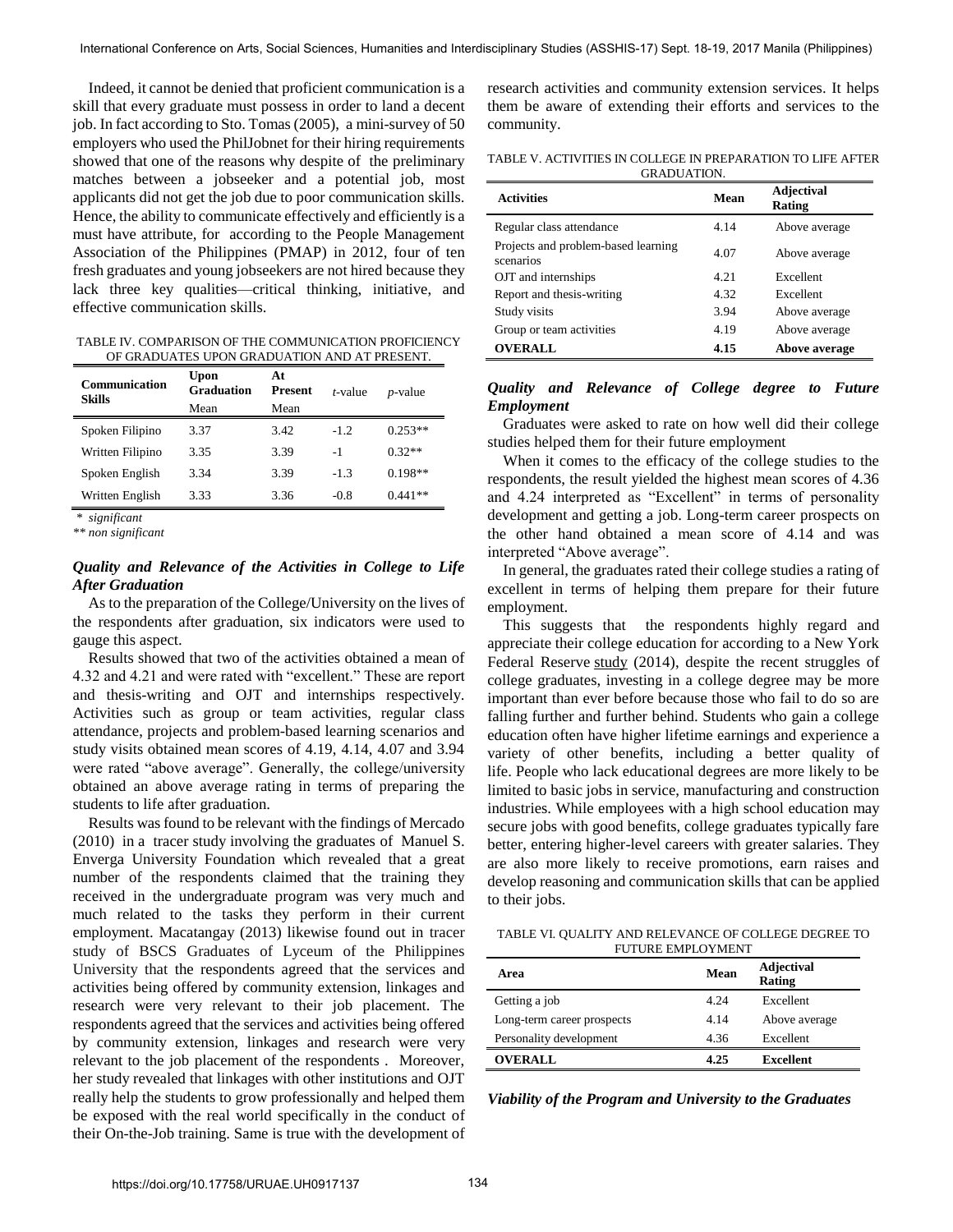Respondents were asked if they were given a chance to retake their college years, the mean score of 3.45 obtained and interpreted as "Highly likely" that the graduates would still "choose same college/university".

The means scores of 3.40 and 2.63 obtained from the graduates responses as to whether they would still "choose the same course" and "pursue a technical/vocational course instead of a college degree.

A tracer study in college of Business Education (CBE) in Tanzania (2016) likewise found out that many of the respondents would prefer to pursue the same course. Moreover,  $^{[4]}$ Lalican (2007) traced the graduates of College of Agriculture of University of the Philippines Los Bańos with the aim of assessing its curriculum and discuss the relevance of its productivity with the present condition, it was found out that if given the chance to take their agriculture degree all over again, about 62 percent of the respondents said they would remain with their major field.

TABLE VI. VIABILITY OF PROGRAMS/COLLEGE/UNIVERSITY TO THE GRADUATES.

| <b>Options</b>                                                      | Mean | <b>Adjectival</b><br>Rating |
|---------------------------------------------------------------------|------|-----------------------------|
| Choose the same course                                              | 3.40 | Likely                      |
| Choose same college/university                                      | 3.45 | Highly likely               |
| Pursue a technical/vocational course<br>instead of a college degree | 2.63 | Likely                      |
| OVER ALL.                                                           | 3.16 | Likelv                      |

# *Graduates Suggestions for the Program/Department Be More Responsive To the Needs of the Industry*

As to the suggestions of the graduates on how the program or their department be more responsive to the needs of the industry, data revealed that graduates considered adequate educational facilities and equipment (20 0r 19.42%) as the top most priority followed closely by intensive on the job training or immersion to actual work of students (18 or 17.48). Other important considerations according to graduates are provision for unlimited internet/ Wi-Fi services, better time frame for laboratory/ hands-on/ practicum and wider linkages and networks which obtained 13 or 12.62% of responses.

In addition, the graduates suggested that to improve the program/ department there should be adequate and readily available educational supplies and materials (9 or 8.74%, functional/well equipped laboratories (7 or 6.80%), provision for computers/projectors/TV screen in the classrooms (6 or 5.83%), and teachers should be updated with the current trends in education (3 or 2.91%).

Generally, it can be noted that "aids" which could facilitate the learning and teaching processes such as ICT were the top most important suggestions made by the graduates to improve the department/program to make them more responsive to the needs and requirements of the industry. These means that these facilities and services are considered by graduates as very vital to the acquisition of knowledge and more importantly skills which helped them prepare meet the challenges and demands of their jobs

Therefore, it is very important that the management will always make sure that these facilities and services are always available, adequate and in good running condition to better facilitate learning between the teachers and the students thereby the goal of attaining the quality education for the graduates is always achieved.

On the other hand, in a tracer study by Ramirez, et. al.(2014) , it was shown that there is still a need to strengthen the skills/competencies that could make curricular offerings more relevant to current jobs specifically the skills on communication, critical thinking, Information technology, human relations, and problem-solving. Moreover,  $[4]$ Lalican (2007) traced the graduates of College of Agriculture of University of the Philippines Los Bańos with the aim of assessing its curriculum and discuss the relevance of its productivity with the present condition, the respondents were asked about other courses that should be included in the BSA curriculum to help prospective graduates in the performance of their job. It was found out that the respondents need additional courses on management/economics, practical applications, additional courses in agriculture, and courses in communication, among others.

TABLE VIII. GRADUATES SUGGESTIONS FOR THE PROGRAM/DEPARTMENT BE MORE RESPONSIVE TO THE NEEDS OF THE INDUSTRY.

| <b>Areas for Improvement</b>                                         | Percentag<br>е | Rank |
|----------------------------------------------------------------------|----------------|------|
| Adequate educational facilities and equipment                        | 19.42          | 1    |
| Intensive OJT /immersion to actual work                              | 17.48          | 2    |
| Provision for unlimited internet and wi-fi<br>services               | 12.62          | 4    |
| Better time frame for laboratory/hands on                            | 12.62          | 4    |
| Wider linkages/networks for outside activities<br>and exposures      | 12.62          | 4    |
| Adequate and readily available educational<br>supplies and materials | 8.74           | 6    |
| Functional/well equipped laboratory                                  | 6.80           | 7    |
| Provision for computers/projectors/TV screen<br>in the classrooms    | 5.83           | 8    |
| Teachers should be updated with the current<br>trends                | 2.91           | 9    |

*Multiple Responses* 

# *Graduates Suggestions to Improve the Quality of Education in CapSU Pilar Campus*

Graduates were asked to make valuable suggestions in order improve the quality of education of their alma mater. Out of the responses, seven core needs were identified.

Majority of the graduates (77 or 74.76%) suggested that the classrooms/ laboratories/libraries and other facilities should be well equipped and functional with readily available computers, projectors, TV, and internet/ Wi-Fi connection.

The greater percentage of the graduates (53 or 51.45%) considered as second top most important suggestion to attain quality education is the selection and hiring of highly qualified and competent teachers.

Other notable suggestion to achieved quality education are construction additional buildings and amenities (13 or 12.61%), conduct of more relevant trainings and seminars for students (10 or 9.71%), strict and firm policy implementation (5 or 4.85%),